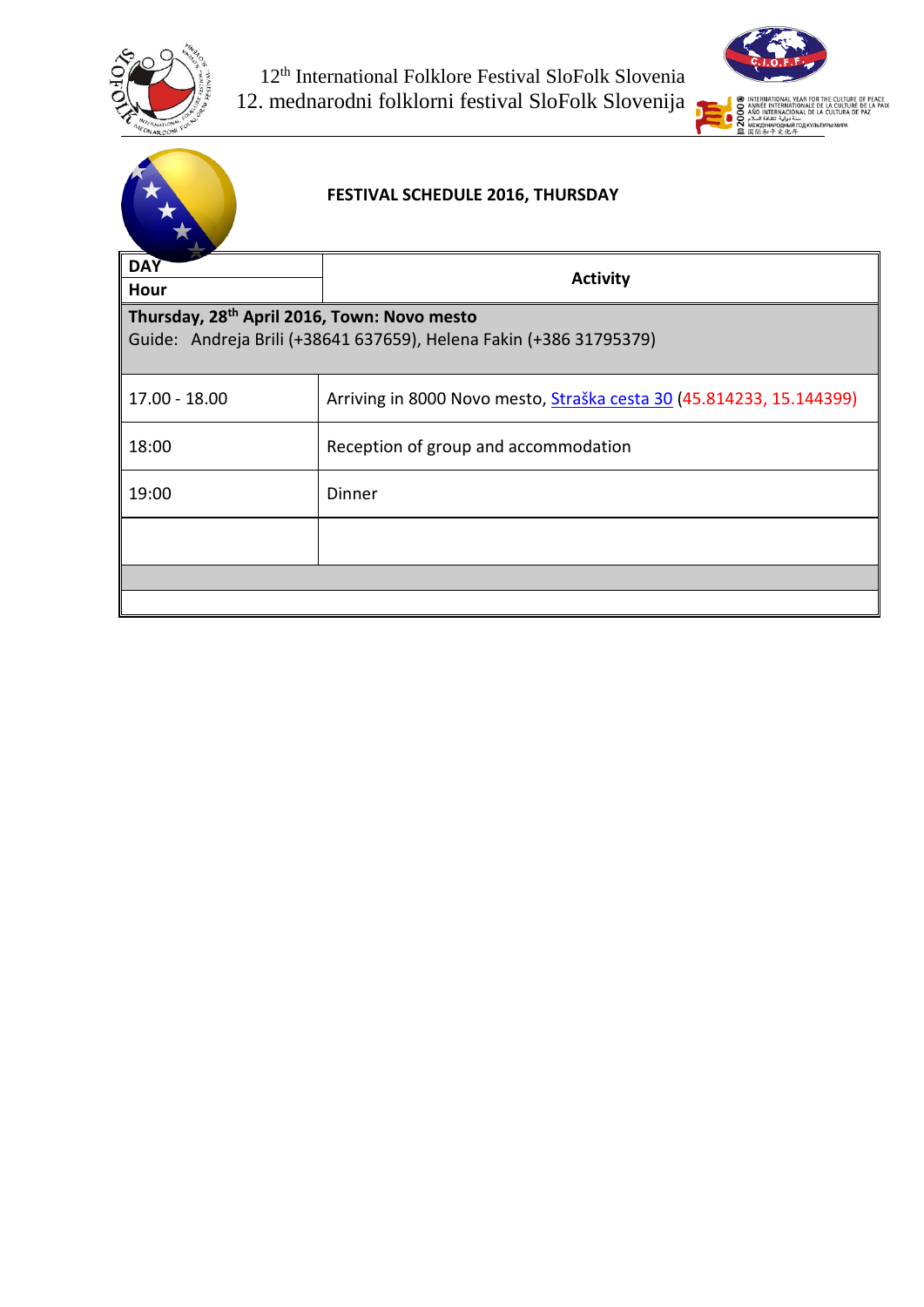



| <b>FESTIVAL SCHEDULE 2016, FRIDAY</b>                 |                                                                                                                                                      |
|-------------------------------------------------------|------------------------------------------------------------------------------------------------------------------------------------------------------|
| Hour                                                  | <b>Activity</b>                                                                                                                                      |
| Friday, 29 <sup>th</sup> April 2016, Town: Novo mesto | Guide: Andreja Brili (+38641 637659), Helena Fakin (+386 31795379)<br>Daily guide: Sara Jaklitsch (+38640 500531), Jerica Črepinjšek (+38670 834202) |
| $7.00 - 8.00$                                         | <b>Breakfast</b>                                                                                                                                     |
| $8.00 - 11.30$                                        | Free time; preparation for performance (in dresses on bus)                                                                                           |
| 11.30                                                 | Departure from hostel                                                                                                                                |
| $12.00 - 12.30$                                       | Parade true Novo mesto                                                                                                                               |
| $12.30 - 13.00$                                       | Meeting with mayor; performance 1 x 3 min, gift for mayor                                                                                            |
| 13.30                                                 | Departure from Novo mesto to Retirement home                                                                                                         |
| $14.00 - 14.30$                                       | Performance in Retirement home (30 min)                                                                                                              |
| $14.30 - 15.00$                                       | Changing into civil clothes; lunch                                                                                                                   |
| $15.00 - 16.45$                                       | Free time                                                                                                                                            |
| $17.00 - 17.20$                                       | Final reharsal                                                                                                                                       |
| ∥ 17.20 – 19.00                                       | Preparation for concert                                                                                                                              |
| $19.00 - 21.00$                                       | Concert (2x8 min); after concert all groups in dresses into stage +<br>1 gift (group)                                                                |
| $21.00 -$                                             | Dinner on Loka; animation with local group and group from<br>Romania                                                                                 |
|                                                       | Departure to hostel; sleeping time $\odot$                                                                                                           |
|                                                       |                                                                                                                                                      |
|                                                       |                                                                                                                                                      |
|                                                       |                                                                                                                                                      |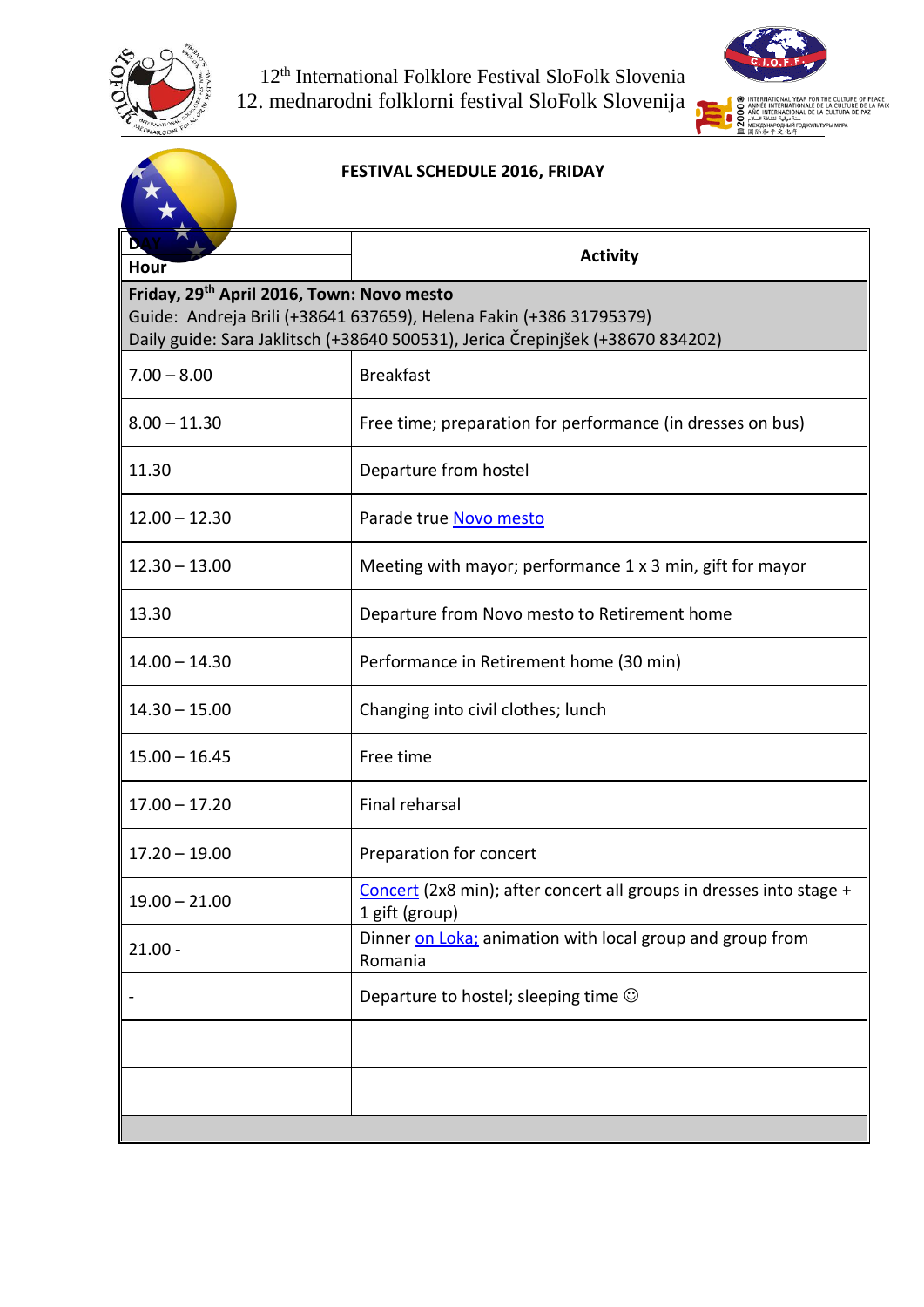



|                                                                                                                                                                                                                       | FESTIVAL SCHEDULE 2016, SATURDAY                                            |  |
|-----------------------------------------------------------------------------------------------------------------------------------------------------------------------------------------------------------------------|-----------------------------------------------------------------------------|--|
| Hour                                                                                                                                                                                                                  | <b>ACTIVITY</b>                                                             |  |
| Saturday, 30 <sup>th</sup> April 2016, Destination: Šentvid pri Stični<br>Guide: David Krošelj (+38641 857270), Davorin Avšič (+38640 559405)<br>Daily guide: Tomaž Štrus (+38641 567272), Jana Primc (+38631 861296) |                                                                             |  |
| $8.00 - 9.00$                                                                                                                                                                                                         | <b>Breakfast</b>                                                            |  |
| 10.30                                                                                                                                                                                                                 | Departure from NM (Changing in to uniforms at home or on bus on the<br>way) |  |
| 12.00                                                                                                                                                                                                                 | Arrival at Višnja Gora                                                      |  |
| 12.00-12.30                                                                                                                                                                                                           | Preparing for performance                                                   |  |
| 12.30                                                                                                                                                                                                                 | Performance (cca.30 min)                                                    |  |
| 13.00                                                                                                                                                                                                                 | Changing in civilian clothes                                                |  |
| 13.30-14.30                                                                                                                                                                                                           | Lunch                                                                       |  |
| 14.30-16.00                                                                                                                                                                                                           | Departure to Polževo / Free time                                            |  |
| 16.15                                                                                                                                                                                                                 | Departure to Šentvid                                                        |  |
| 17.00                                                                                                                                                                                                                 | Drill rehearsal (15min)                                                     |  |
| 17.15-18.50                                                                                                                                                                                                           | Preparing for performance                                                   |  |
| 19.00                                                                                                                                                                                                                 | Concert (2x8min) + 1 gift                                                   |  |
| 21.30                                                                                                                                                                                                                 | Dinner                                                                      |  |
| 22.00                                                                                                                                                                                                                 | Animation                                                                   |  |
| ???                                                                                                                                                                                                                   | Departure to Novo mesto                                                     |  |
|                                                                                                                                                                                                                       |                                                                             |  |
|                                                                                                                                                                                                                       |                                                                             |  |
|                                                                                                                                                                                                                       |                                                                             |  |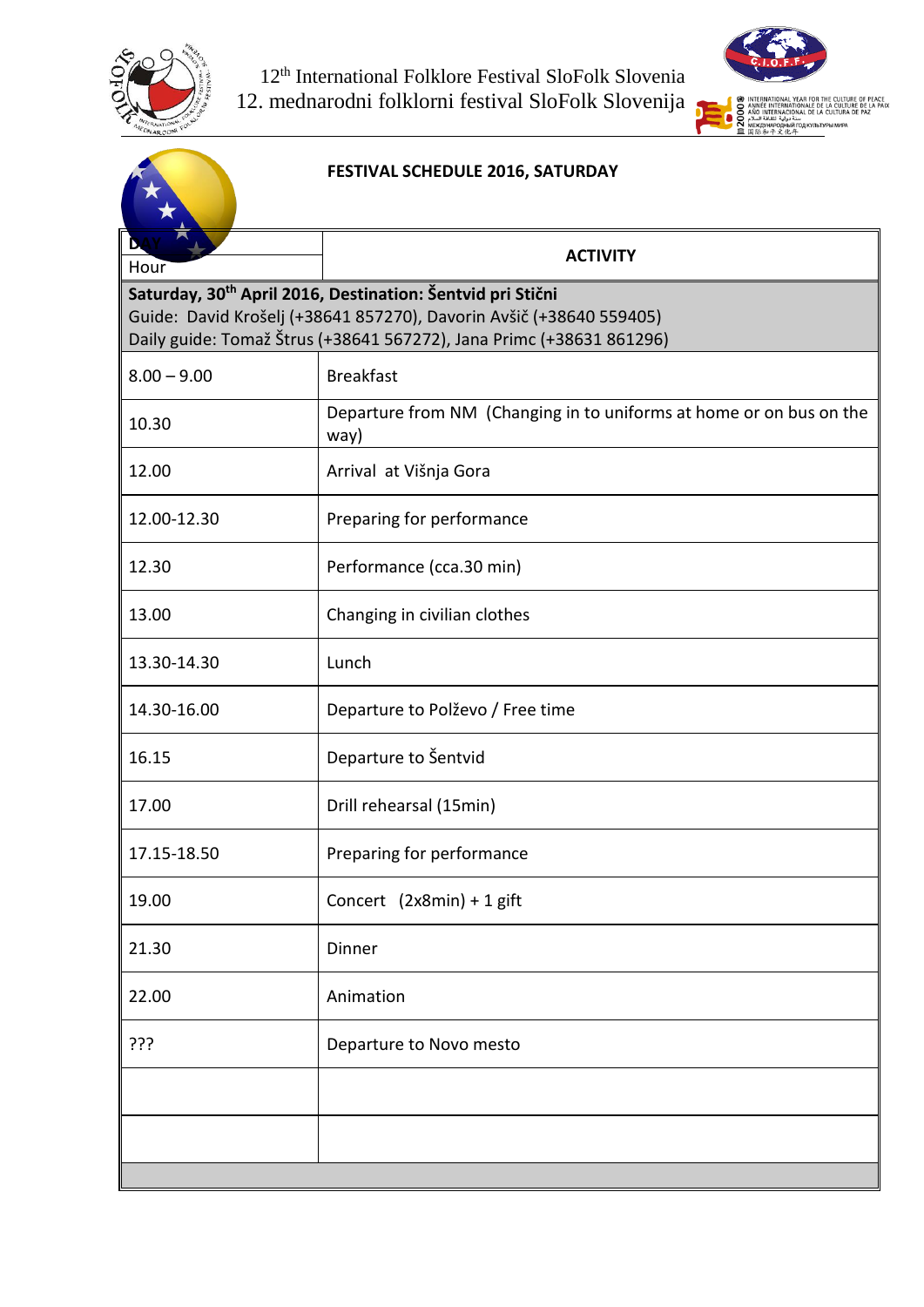



|                                                                                                                           | FESTIVAL SCHEDULE 2016, SUNDAY                                                                                         |  |
|---------------------------------------------------------------------------------------------------------------------------|------------------------------------------------------------------------------------------------------------------------|--|
| Hour                                                                                                                      | <b>Activity</b>                                                                                                        |  |
| Sunday, 1 <sup>st</sup> May 2016, Town: Novo mesto<br>Guide: David Krošelj (+38641 857270), Davorin Avšič (+38640 559405) |                                                                                                                        |  |
| $8.00 - 9.00$                                                                                                             | <b>Breakfast</b>                                                                                                       |  |
| $9.00 - 13.00$                                                                                                            | Free time                                                                                                              |  |
| 13.00                                                                                                                     | Departure to Šmarješke Toplice                                                                                         |  |
| $13.30 - 14.00$                                                                                                           | Preparation for performance                                                                                            |  |
| $14.00 - 14.30$                                                                                                           | Performance 30 min                                                                                                     |  |
| $14.30 - 15.00$                                                                                                           | Changing, lunch                                                                                                        |  |
| $15.00 - 17.00$                                                                                                           | Free time                                                                                                              |  |
| $17.00 -$                                                                                                                 | Picnic (Romanian + Bosnian group and 2 domestic groups). Food and 1<br>drink for free, then 1 drink = $1 \text{ } \in$ |  |
|                                                                                                                           |                                                                                                                        |  |
|                                                                                                                           |                                                                                                                        |  |
|                                                                                                                           |                                                                                                                        |  |
|                                                                                                                           |                                                                                                                        |  |
|                                                                                                                           |                                                                                                                        |  |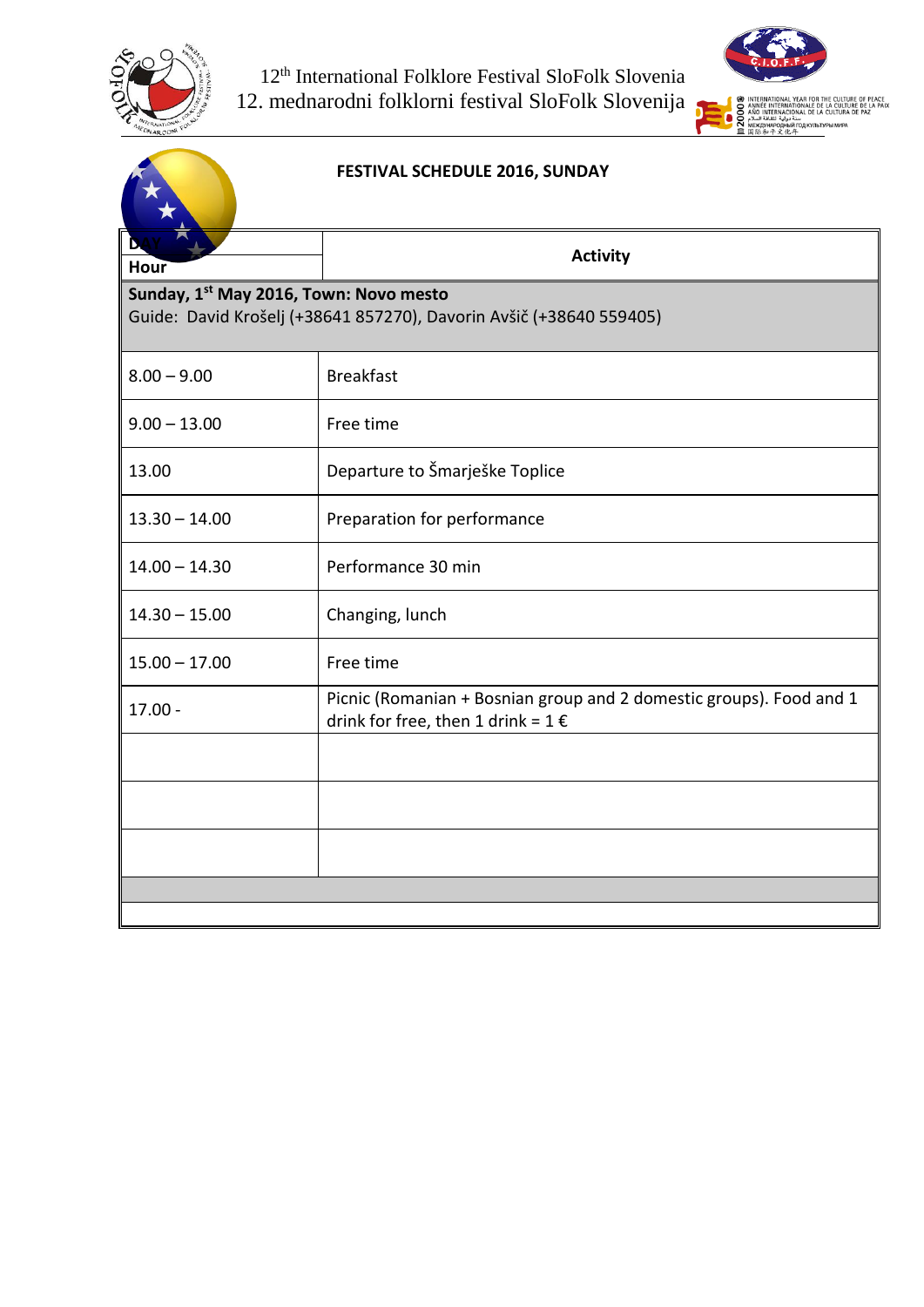



|                                                                                               | FESTIVAL SCHEDULE 2016, MONDAY                                                                                             |  |
|-----------------------------------------------------------------------------------------------|----------------------------------------------------------------------------------------------------------------------------|--|
| 2015<br>hour                                                                                  | <b>ACTIVITY</b>                                                                                                            |  |
| Monday, 2 <sup>nd</sup> May 2016, Destination: Artiče<br>Guide: Mitja Gajski (+386 31 760021) |                                                                                                                            |  |
| $8.00 - 9.00$                                                                                 | <b>Breakfast</b>                                                                                                           |  |
| 9.30                                                                                          | Departure to Impoljca (be prepaired - in costumes)                                                                         |  |
| $11.10 - 11.40$                                                                               | Performance (30 min)                                                                                                       |  |
| 11.40 - 12.30                                                                                 | Changing into ordinary clothes                                                                                             |  |
| $12.30 - 13.30$                                                                               | Lunch                                                                                                                      |  |
| 13.45                                                                                         | Departure to Cateške toplice                                                                                               |  |
| $14.15 - 16.00$                                                                               | Free time                                                                                                                  |  |
| 16.00                                                                                         | Departure to Artiče                                                                                                        |  |
| $16.45 - 17.15$                                                                               | "Banova domačija" - snacks and drinks                                                                                      |  |
| $17.30 - 17.50$                                                                               | Rehersal on stage (20 min)                                                                                                 |  |
| $17.50 - 18.00$<br>$17.45 - 19.00$                                                            | 2 couples (joint rehearsal for the last part of the concert)<br>Others have free time and preparations for the performance |  |
| $19.00 - 21.00$                                                                               | Concert (2x8 min) + 1 gift (group) + 1 gift (festival)                                                                     |  |
| $21.20 - ?$                                                                                   | Dinner and party (Workshop for all groups - Group from Bosnia is in<br>charge $-30$ min of program)                        |  |
|                                                                                               |                                                                                                                            |  |
|                                                                                               |                                                                                                                            |  |
|                                                                                               |                                                                                                                            |  |
|                                                                                               |                                                                                                                            |  |